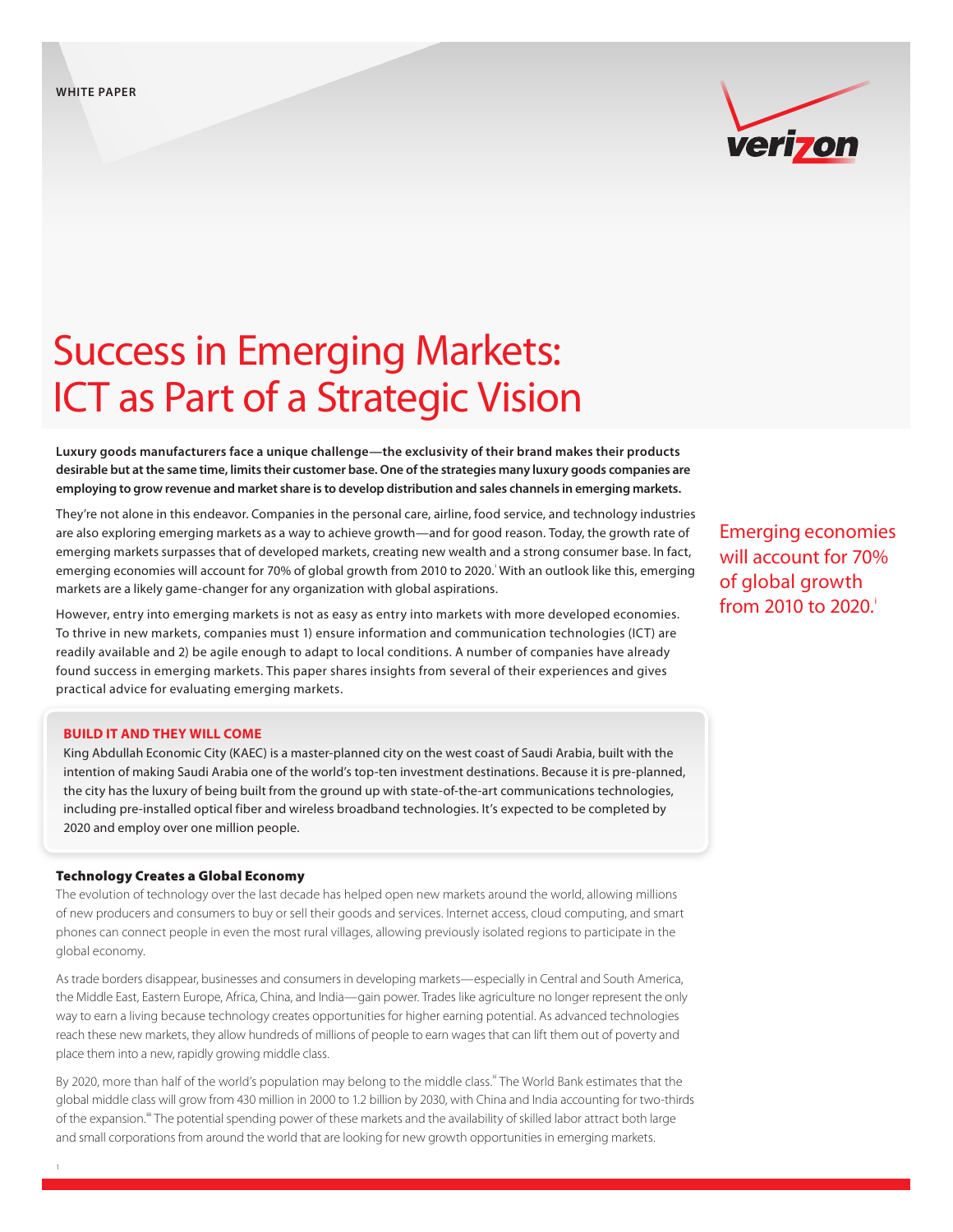## **INVESTING FOR A PERSONAL TOUCH**

Sales of personal care products in the BRIC nations are projected to grow by more than 40% between 2009 and 2014, according to Datamonitor research.<sup>"</sup> For a well-established personal care company, the burgeoning middle class in these countries provides a promising new market.

The company initially invested in a few key regions. By evaluating and understanding local buying habits, they discovered they needed to change their sales strategy and compete on price with this new middle class. This strategy has proved successful and today, almost half of their sales come from emerging markets.

#### ICT – The Underlying Driver

Though advances in all types of technology have proliferated, it is ICT—networking and telecommunication services, Internet and intranet access, e-mail, instant messaging, mobile phones, VoIP, and Web conferencing—that enables global growth in emerging markets. The global expansion in communications infrastructure and the adoption of network-based services are leading indicators of widespread economic development. Nowhere are networking growth and economic growth more interlinked than in emerging markets. World Bank surveys of more than 20,000 businesses in 50 developing countries suggest, "Firms using ICT see faster sales growth, higher productivity, and faster employee growth."

Brazil in particular is a desirable market for many companies and illustrates World Bank growth projections. During the recent economic recession, Brazilian organizations and government bodies invested heavily in technology. Their ongoing commitment to technology has helped the country recover rapidly, and Brazil now accounts for nearly half of all IT spending in South America.<sup>vi</sup> The Brazilian government also announced a National Broadband Plan with the goal of 90 million broadband connections by 2014, reaching half of all Brazilian homes. The National Broadband Plan should drive future growth for ICT and make Brazil one of the best performing global IT markets.

#### **FLYING HIGH IN SOUTH AMERICA**

When a veteran executive wanted to establish a new airline, he looked at emerging markets. Brazil, with a population of 200 million and an economy that is projected to be the fifth largest by 2016, was the perfect destination.

The availability of reliable technology services made it possible for the airline to get off the ground in record time. Not only were they able to deploy an infrastructure that supported their operations, they were able to hire locally for many functions, including HR and accounting. This venture into an emerging market is paying off. Two years ago, the airline served over one million passengers. In 2010, it is on track to double its number of customers.

#### ICT Challenges in Emerging Markets

Accelerating growth in emerging markets represents appealing potential business opportunities—but entering these markets presents challenges that can make setting up ICT services difficult. Experience shows that infrastructure availability, regulatory requirements, culture, and politics vary in every region—even within regions. In addition, conditions in every market constantly change. It is nearly impossible, and not advisable, to pursue a one-size-fits-all strategy when deploying ICT services.

#### **DRIVING IMPROVED CUSTOMER RELATIONSHIPS**

When a luxury car manufacturer began exploring emerging markets, they recognized that how they deployed an effective customer relationship management (CRM) strategy and provided warranty services would change from region to region. The one-to-one relationship the company has with its customers could not be supported by a standard CRM system. Further, the company would have to re-evaluate its enterprise resource planning (ERP) system to connect to stakeholders in a variety of locations.

They needed reliable ICT services that could support their unique requirements. The company invested in a global IT infrastructure that could deliver rapid expansion, security, and quality of service in emerging markets such as Eastern Europe, Asia, and South America. They created a CRM/ERP strategy that worked centrally and across many local markets to make their luxury car experience unique.

With the IT infrastructure in place, the company was prepared to pursue their emerging market strategy. In the second half of 2010, the car maker successfully opened two locations in South America.

The World Bank estimates that the global middle class will grow from 430 million in 2000 to 1.2 billion by 2030, with China and India accounting for two-thirds of the expansion.<sup>iii</sup>

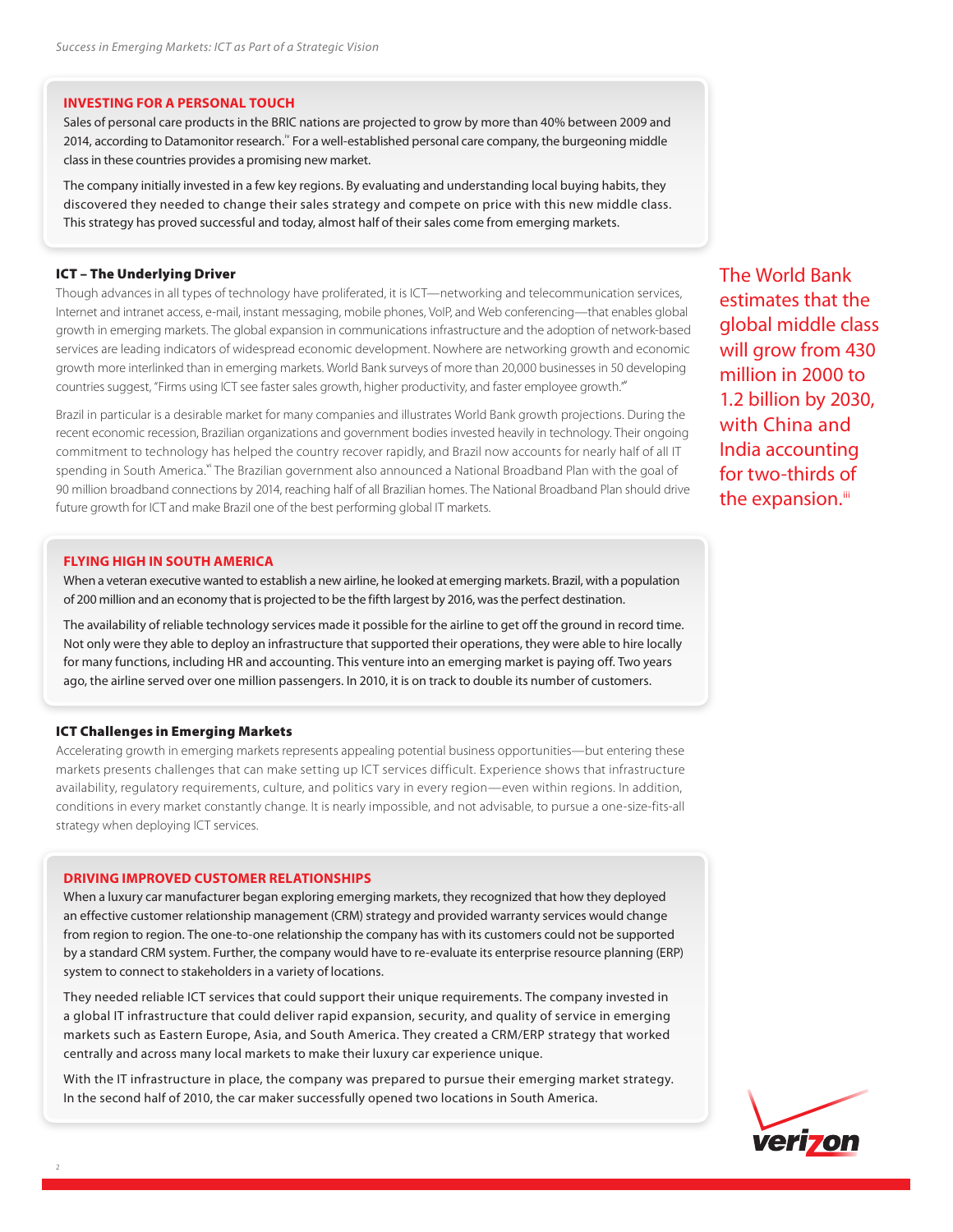Measuring up to regional demands and corporate expectations is significantly easier with a local presence and local partners. These individuals can help organizations maneuver through tough regulations and cultural differences. The following examples demonstrate the wide range of challenges that can be encountered in emerging markets.

- **•** Strict government regulations have earned China a reputation for being a difficult market to enter. In a 2010 World Bank ranking of 183 economies for ease of doing business, China was ranked 89, or in the lower half, while the United States ranked 4.<sup>vii</sup> Understanding and accessing ICT services in China often requires direct contact with many government officials.
- **•** In India, users are quite sophisticated and the number of remote workers is steadily increasing. Companies relying on Internet service delivery must accommodate the unique mobility requirements and needs of this region, including the growth rate of cloud-based services, which outpaces that of more developed nations.
- **•** Some regions, such as Sub-Saharan Africa, are growing so quickly that it's difficult to find data center space or available bandwidth. Data centers in Africa are plagued by the lack of reliable electricity and skilled staff. Gaining access to scarce resources in this region may require strong negotiation and interaction with a wide range of government officials, as well as members of the local community.

A company almost always encounters small but significant market nuances that create a gap—in approach or in tradition—between corporate headquarters and its operational regions.

## Think Globally but Act Locally

A local presence or strong local partnership can mitigate the challenges companies face as they navigate the user needs. It can also help companies abide by the regulations and customs required to establish a successful ICT infrastructure in an emerging market.

## **PARTNERING FOR A LOCAL PERSPECTIVE**

Leading food service companies are well aware of the opportunity that exists in international markets, particularly the BRIC countries. The top 20 U.S. food service operators have increasingly shifted their focus from the home market to overseas.<sup>vii</sup>

However, the difference between success and failure for these companies is often the ability to adapt to the local market. When a popular U.S. restaurant tried to enter the Russian market, their strategy was to replicate their U.S. model. They did not understand the local market and consumer preferences and their initial attempt failed.

When the company made a second attempt to establish their business in Russia, they did so with strong local partners that helped them successfully connect with the local customer base.

The following strategies can help global companies be successful in emerging markets:

- **•** Evaluate the market carefully—The ability to scale quickly, both in business and technology, will be the competitive differentiator necessary to leverage the opportunities available in emerging markets. Business agility is dependent on the quality and availability of ICT services, which vary from region to region. It's important to consider reliability challenges with the local infrastructure, including the telecommunications loop and electrical grid, which can affect the network design.
- **•** Learn nuances within markets—While there are many Spanish-speaking countries in Latin America, Costa Rica is recognized for having a neutral Spanish accent. This means that a speaker from Costa Rica is easily understood in any Spanish-speaking country. Being aware of this and other nuances—including the fact that Costa Rica is politically stable and has a strong education system—can represent a competitive differentiator for companies looking for Spanish-speaking call centers.
- **•** Hire local resources—Local employees can be an extremely valuable bridge to the local culture and can also offer world-class technology skills. The growing middle class has created a larger talent pool to draw from, often eliminating the need to bring in outside resources. Partners, who have deep experience in the market, can help organizations understand local governments, regulations, customs, and technology limitations.
- **•** Establish a regional structure—Although local talent resources may be highly educated and skilled, there may not be enough seasoned workers to fill the demand at the management level. To address this gap, many companies establish a regional structure staffed with expatriates from global headquarters. Regional management teams provide a strategic vantage point to oversee operations and talent within the region. This lets the organization implement management policies that develop local leadership.

World Bank surveys of more than 20,000 businesses in 50 developing countries suggest, "Firms using ICT see faster sales growth, higher productivity, and faster employee arowth."